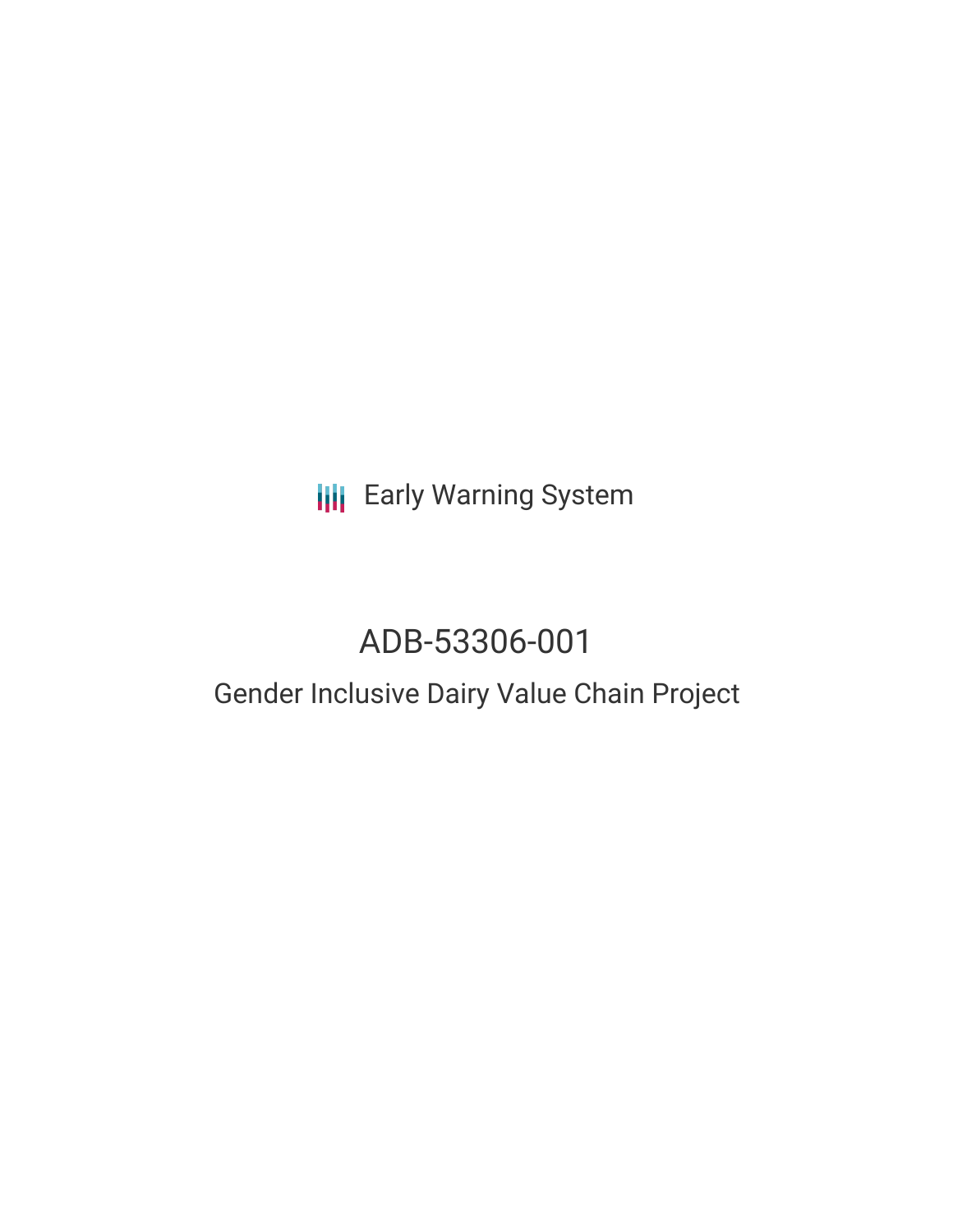

#### **Quick Facts**

| <b>Countries</b>               | Mongolia                                     |  |  |  |
|--------------------------------|----------------------------------------------|--|--|--|
| <b>Financial Institutions</b>  | Asian Development Bank (ADB)                 |  |  |  |
| <b>Status</b>                  | Proposed                                     |  |  |  |
| <b>Bank Risk Rating</b>        | B                                            |  |  |  |
| <b>Voting Date</b>             | 2019-11-21                                   |  |  |  |
| <b>Borrower</b>                | Milko LLC                                    |  |  |  |
| <b>Sectors</b>                 | Agriculture and Forestry, Industry and Trade |  |  |  |
| <b>Investment Type(s)</b>      | Loan                                         |  |  |  |
| <b>Investment Amount (USD)</b> | $$7.50$ million                              |  |  |  |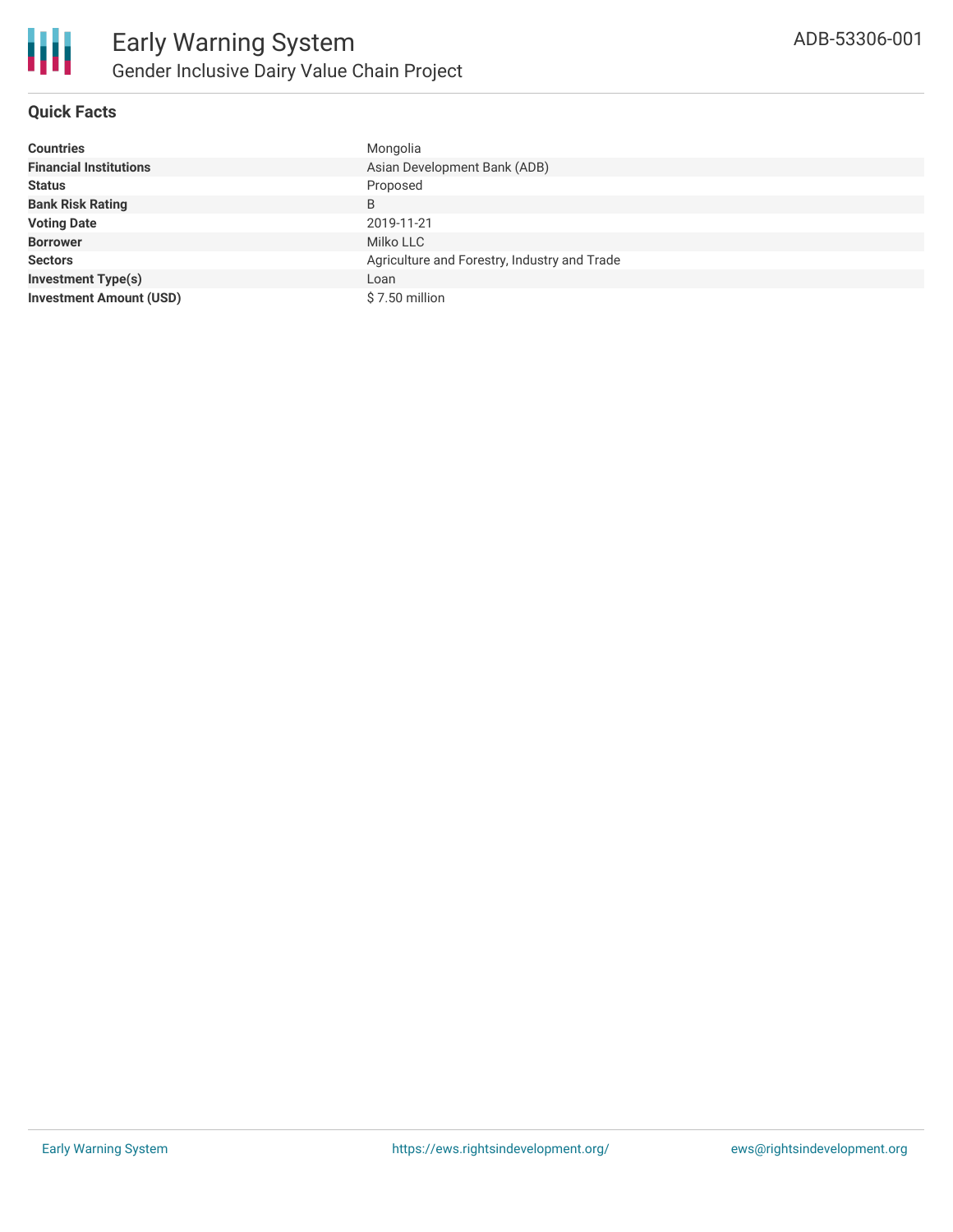

#### **Project Description**

According to the Bank's website, this project finances Milko's investment plan during 2019 to 2020 by financing dairy procurement and processing expansion and permanent working capital investments for smallholder farmer and herder supply of raw milk and berries.

Safeguard categories: environment (B); involuntary resettlement (C); indigenous peoples (C).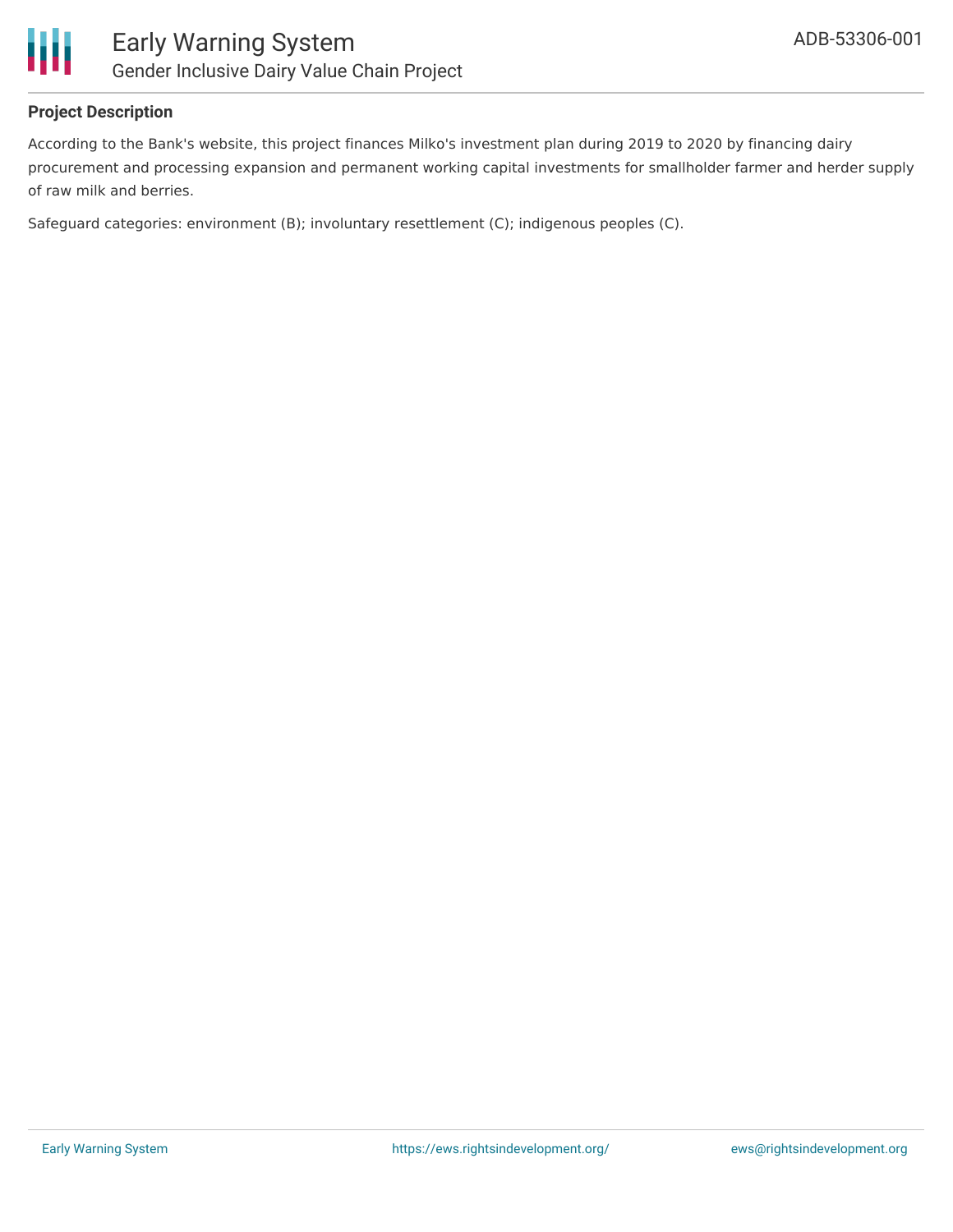

#### **Investment Description**

Asian Development Bank (ADB)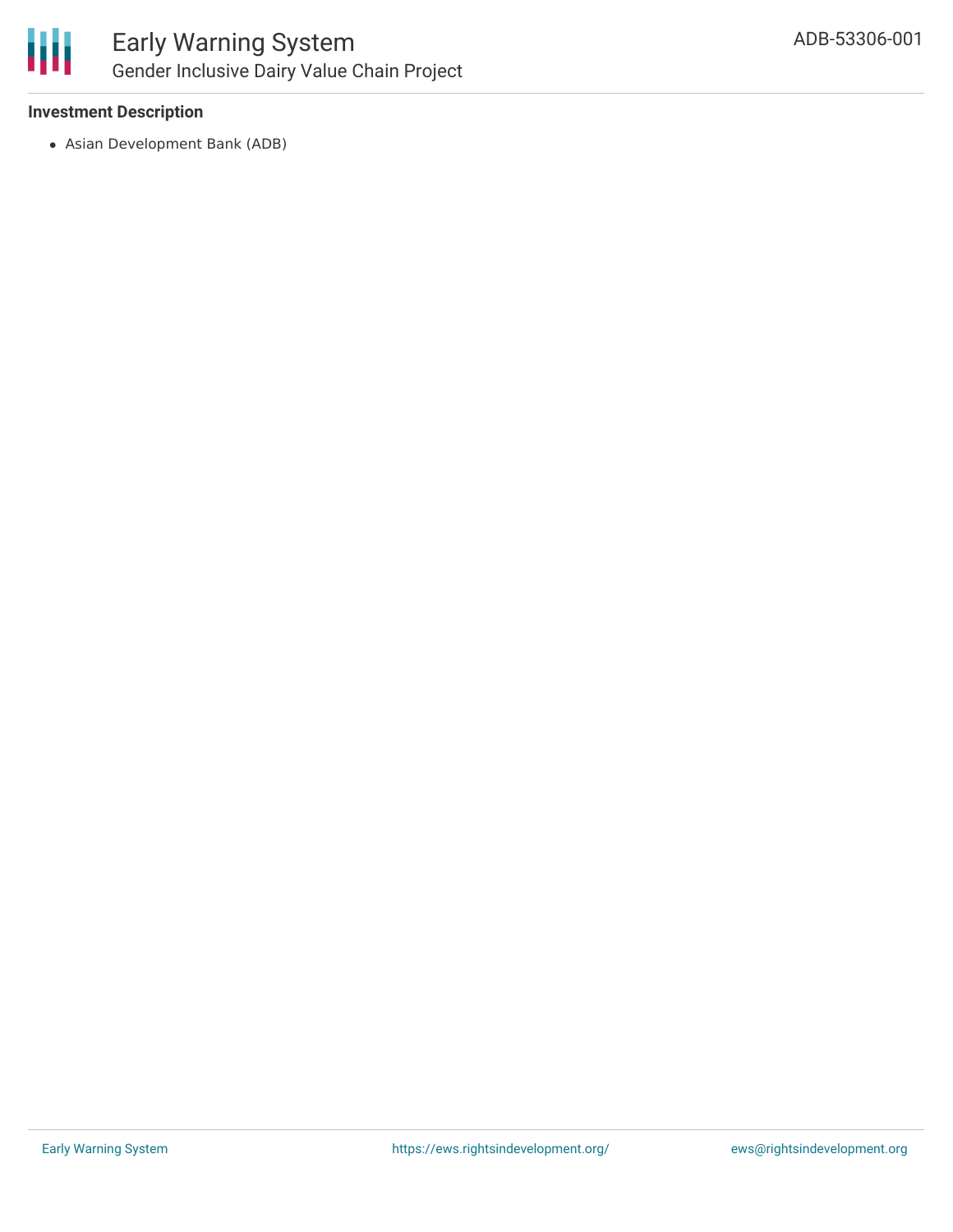

# Early Warning System

Gender Inclusive Dairy Value Chain Project

| <b>Private Actor 1</b> | <b>Private Actor</b><br>Role | <b>Private Actor</b><br>Sector | <b>Relation</b> | <b>Private Actor 2</b> | <b>Private Actor</b><br>2 Role | <b>Private Actor</b><br>2 Sector |
|------------------------|------------------------------|--------------------------------|-----------------|------------------------|--------------------------------|----------------------------------|
| $\sim$                 | $\sim$                       |                                | $\sim$          | Milko LLC              | Client                         | . .                              |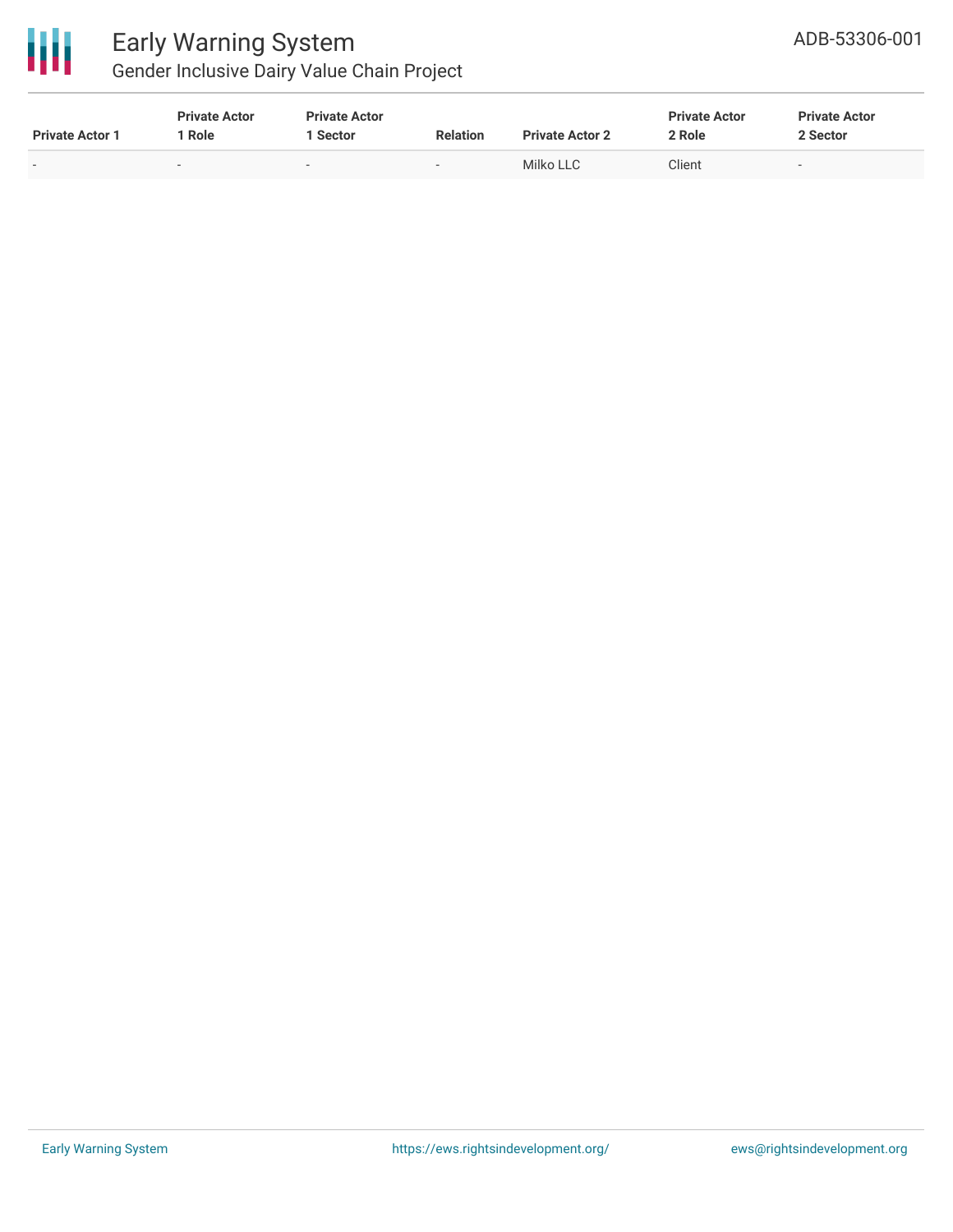

#### **Contact Information**

No contact information available at time of writing.

#### **ACCOUNTABILITY MECHANISM OF ADB**

The Accountability Mechanism is an independent complaint mechanism and fact-finding body for people who believe they are likely to be, or have been, adversely affected by an Asian Development Bank-financed project. If you submit a complaint to the Accountability Mechanism, they may investigate to assess whether the Asian Development Bank is following its own policies and procedures for preventing harm to people or the environment. You can learn more about the Accountability Mechanism and how to file a complaint at: http://www.adb.org/site/accountability-mechanism/main